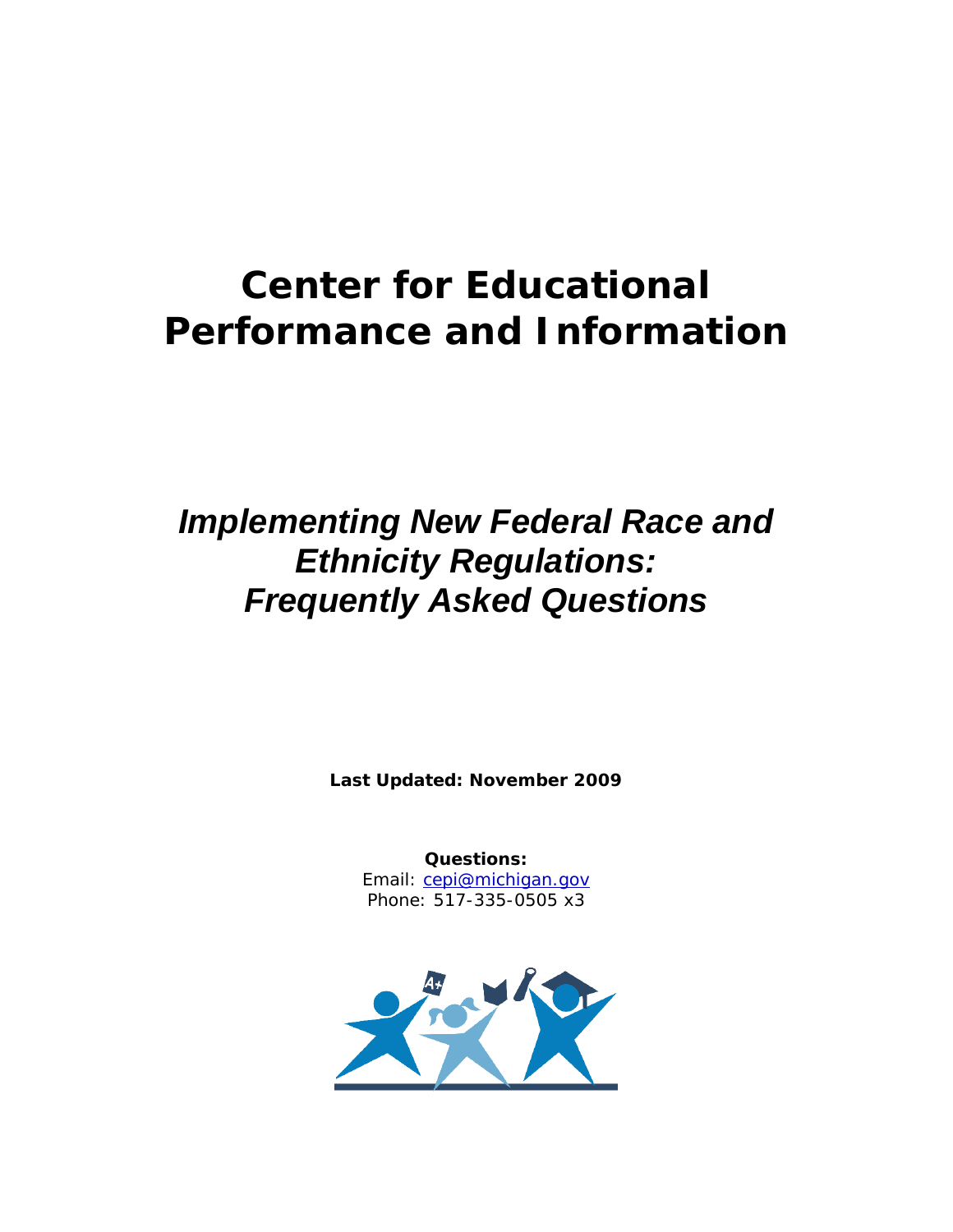# **Contents**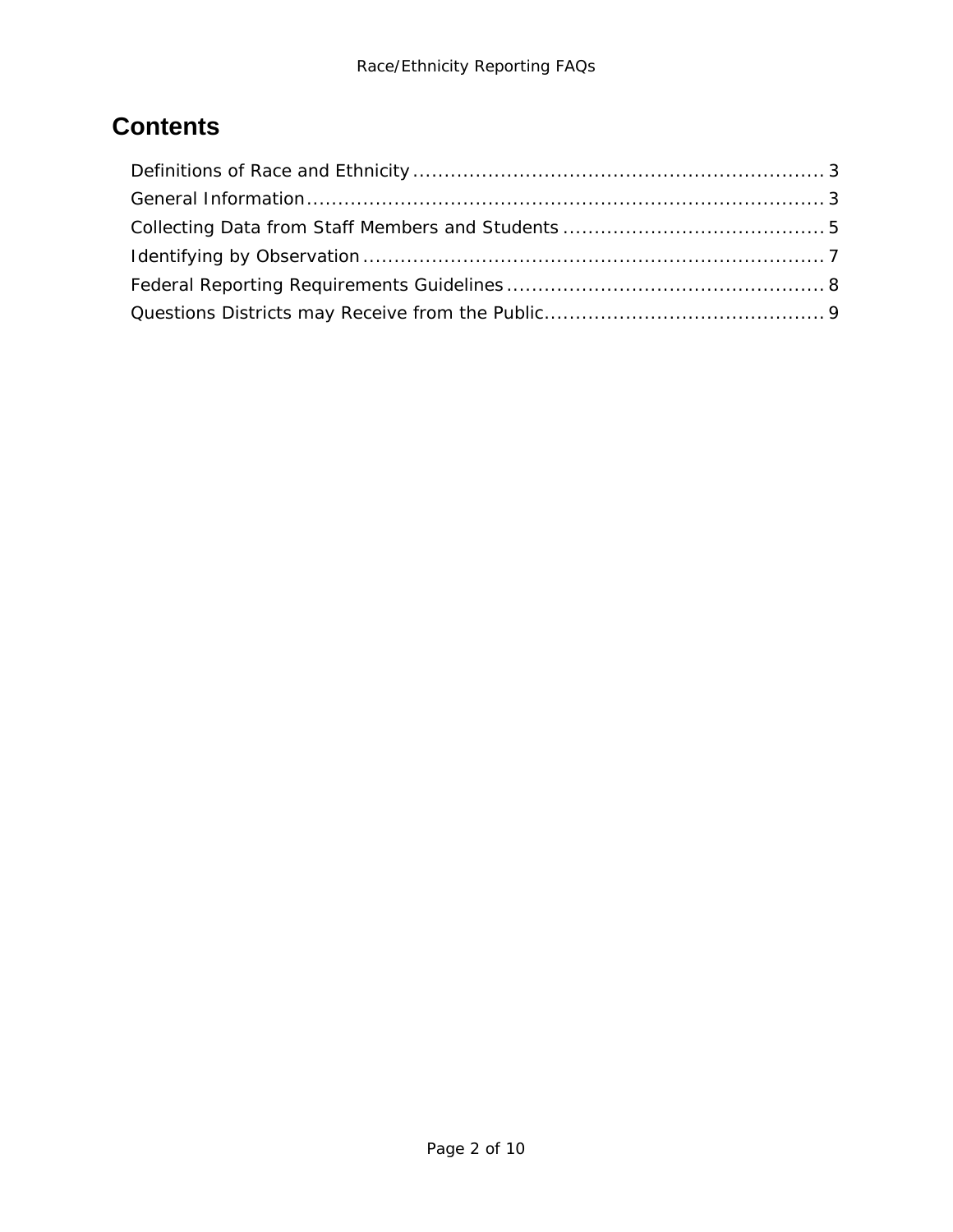# **Definitions of Race and Ethnicity**

#### <span id="page-2-0"></span>**Q: What are the definitions for race and ethnicity?**

A: **Race:** A distinct human type based on inherited physical characteristics.

**Ethnicity:** A heritage which is socially distinguishable from other groups that has developed its own subculture which can include nationality, religion and language.

#### **Q: What are the federal race/ethnicity definitions?**

A: **Hispanic or Latino:** A person of Cuban, Mexican, Puerto Rican, South or Central America or other Spanish culture or origin, regardless of race. The term "Spanish origin" can be used in addition to "Hispanic/Latino or Latino."

**American Indian or Alaska Native:** A person having origins in any of the original peoples of North and South America, including Central America.

**Asian:** A person having origins in any of the original peoples of the Far East, Southeast Asia, or the Indian Subcontinent including, for example, Cambodia, China, India, Japan, Korea, Malaysia, Pakistan, the Philippine Islands, Thailand and Vietnam.

**Black or African-American:** A person having origins in any of the Black racial groups of Africa.

**Native Hawaiian or Other Pacific Islander:** A person having origins in any of the original peoples of Hawaii, Guam, Samoa or other Pacific Islands.

**White:** A person having origins in any of the original peoples of Europe, the Middle East or North Africa.

### **General Information**

#### <span id="page-2-1"></span>**Q: When will the change occur?**

A: Implementation will be during the 2010-11 school year.

#### **Q: Why did this change occur?**

A: The change is occurring to comply with federal education requirements. The federal government is requiring the change in response to the increased diversity within the United States. The change allows individuals to more accurately identify themselves given the increasing diversity in our nation's population.

#### **Q: Will these data be used for discrimination or to impact the immigrant status for students or staff?**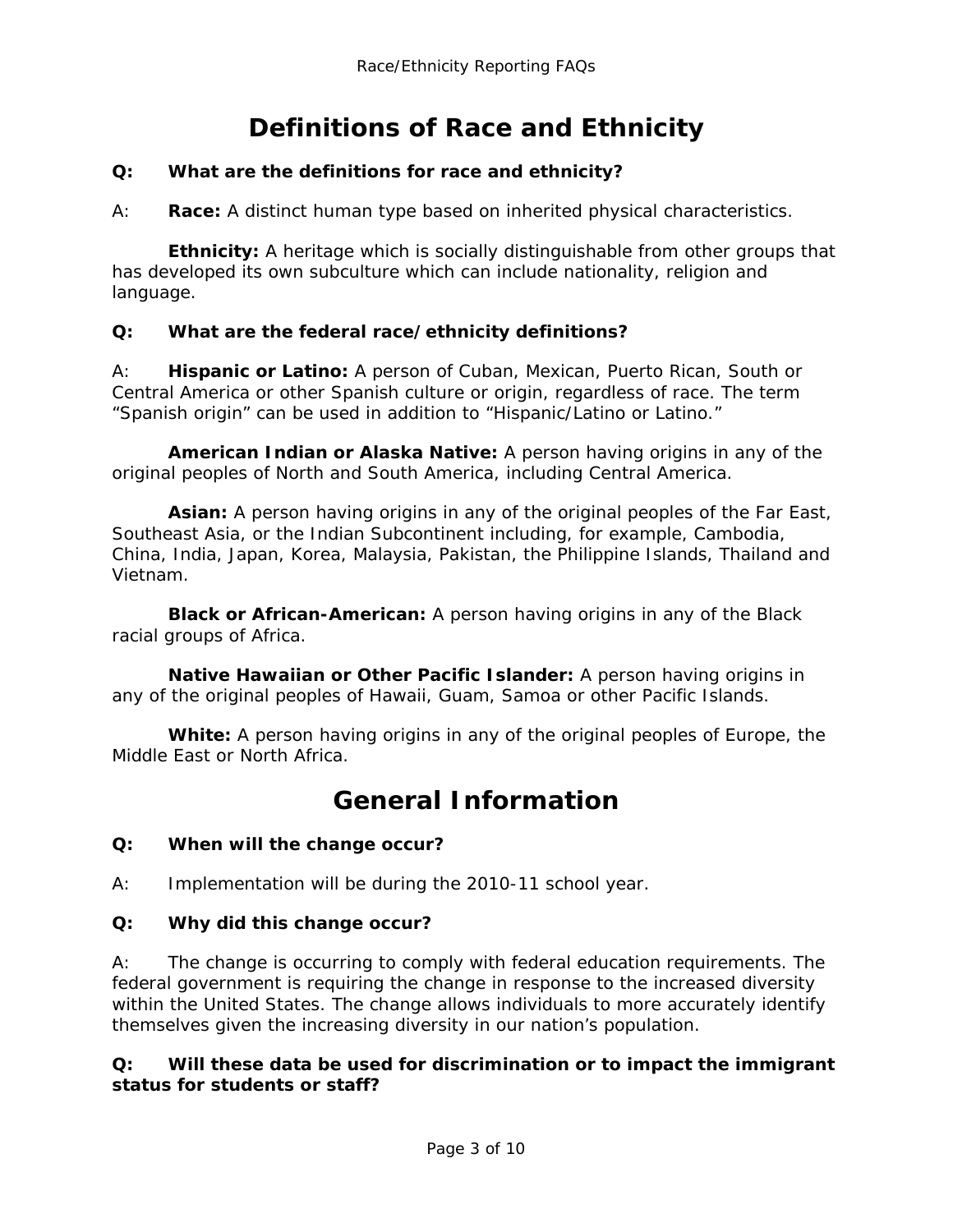A: The data collected will only be used for informational purposes and will not be used against any students or staff.

#### **Q: How will the data be used?**

A: The data will be used for the following:

- The Individuals with Disability Education Act requires collection of race and ethnicity data on students with disabilities.
- Required accountability reports collected through the EDFacts data collection system.
- To assist the Office of Civil Rights to assist with enforcement of laws prohibiting discrimination on the basis of race and national origin.
- Used by the U.S. Census Bureau in 2000.
- To ensure that students receive the educational services to which they are entitled.

Data will not be used to:

- Discriminate against anyone
- Determine immigration status
- Penalize students, parents or staff in anyway

#### **Q: How is the collection changing at the district level?**

A: A mandatory two-part question must be implemented for the 2010-11 school year for the fall enrollments.

#### **Q: What is the question?**

A: The following provides a sample format for the two-part question:

Please answer BOTH parts A and B.

Part A. **Is this student Hispanic/Latino?** (choose only one)

- □ No, not Hispanic/Latino
- □ Yes, Hispanic/Latino

[Part A of the question is about ethnicity, not race. Regardless of what you selected in Part A, **please answer Part B** by marking one or more boxes to indicate what you consider your student's (or your) race to be.]

Part B. **What is the student's race?** (choose one or more)

- □ American Indian or Alaska Native
- $\Box$  Asian
- □ Black or African American
- $\Box$  Native Hawaiian or Other Pacific Islander
- **N/hite**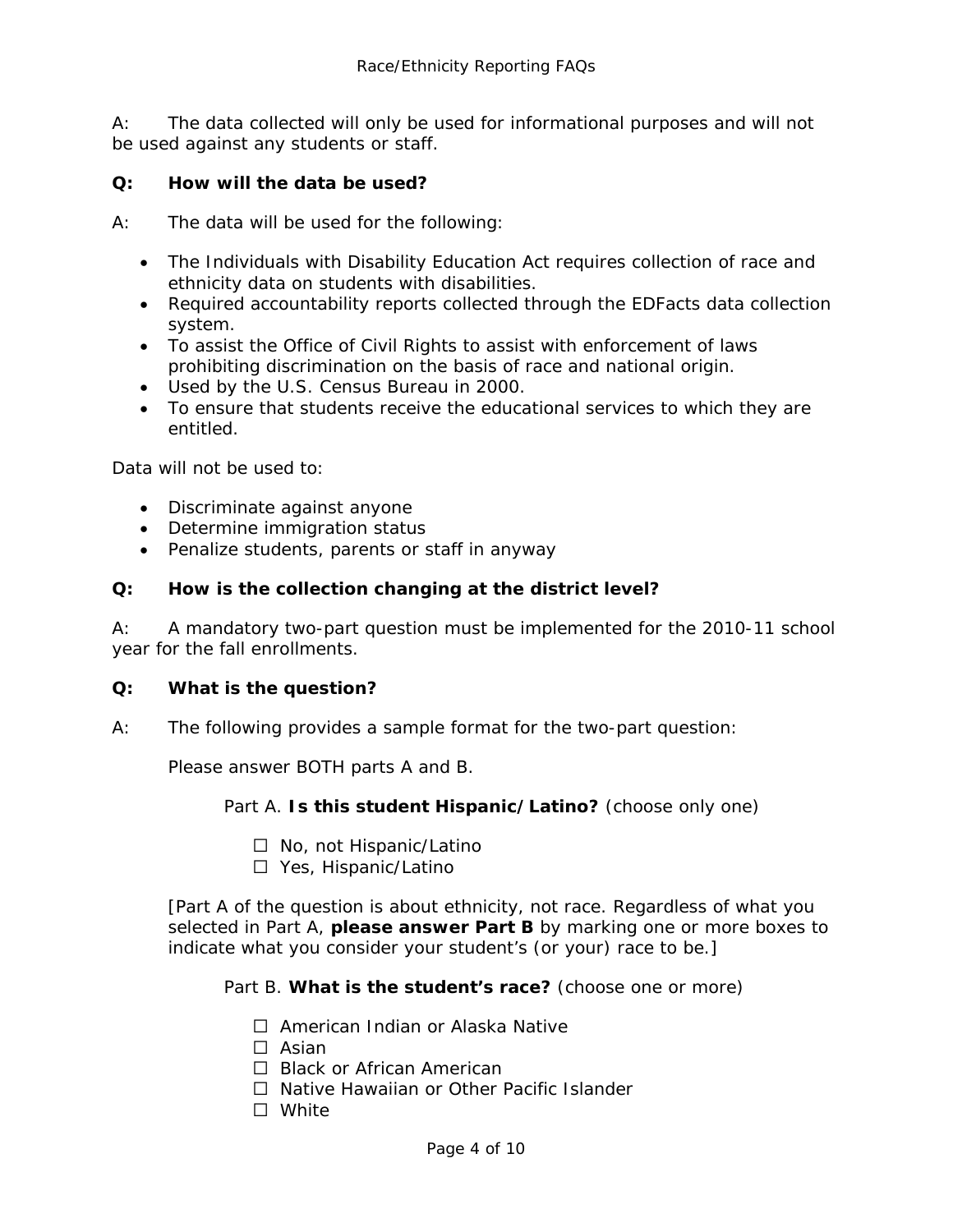NOTE: Both part A and B **must** be completed. We encourage you to select an answer for **both** parts. If either part (A or B) is not answered, the U.S. Department of Education **requires** the school district to supply an answer on your behalf.

#### **Q: Will there be a change in how the data are reported to the State of Michigan?**

A: No. The reporting requirements for the Michigan Student Information System and the Registry of Educational Personnel will not change.

#### **Q: How long must a school district maintain the original responses for the race and ethnicity data?**

A: Because the collection of the data is associated with the disbursement of federal funds, the regulatory requirement for maintaining original individual responses is a minimum of three years. If there is an audit, inspection, review or investigation that has not been resolved, the responses must be maintained until resolution is complete. School districts must maintain the information in the responses as it was collected using the two-part question.

#### **Q: What should be done if a respondent does not or will not respond to both parts of the question?**

A: When parents or staff members decline to select the race and ethnicity, observers may fill in the race and ethnicity by observation of the individual. This can be handled through various means, such as family customs, language(s) spoken in the home, country of origin, etc.

### <span id="page-4-0"></span>**Collecting Data from Staff Members and Students**

#### **Q: When should staff members, students or parents/guardians be asked for the data?**

A: Parents/students should be asked during the enrollment for the 2010-11 school year.

Staff members should be asked to re-identify their race and ethnicity for the 2010- 11 school year. CEPI and the Michigan Department of Education have provided sample documents for districts to utilize with parents/guardians and staff members of the districts.

#### **Q: Does the state of Michigan encourage schools to resurvey current employees and students using the new race and ethnicity categories as soon as possible?**

A: Yes. Opportunities for individuals to self-identify using the new categories should be provided as soon as possible. Employment and registration forms should be updated to reflect the changes.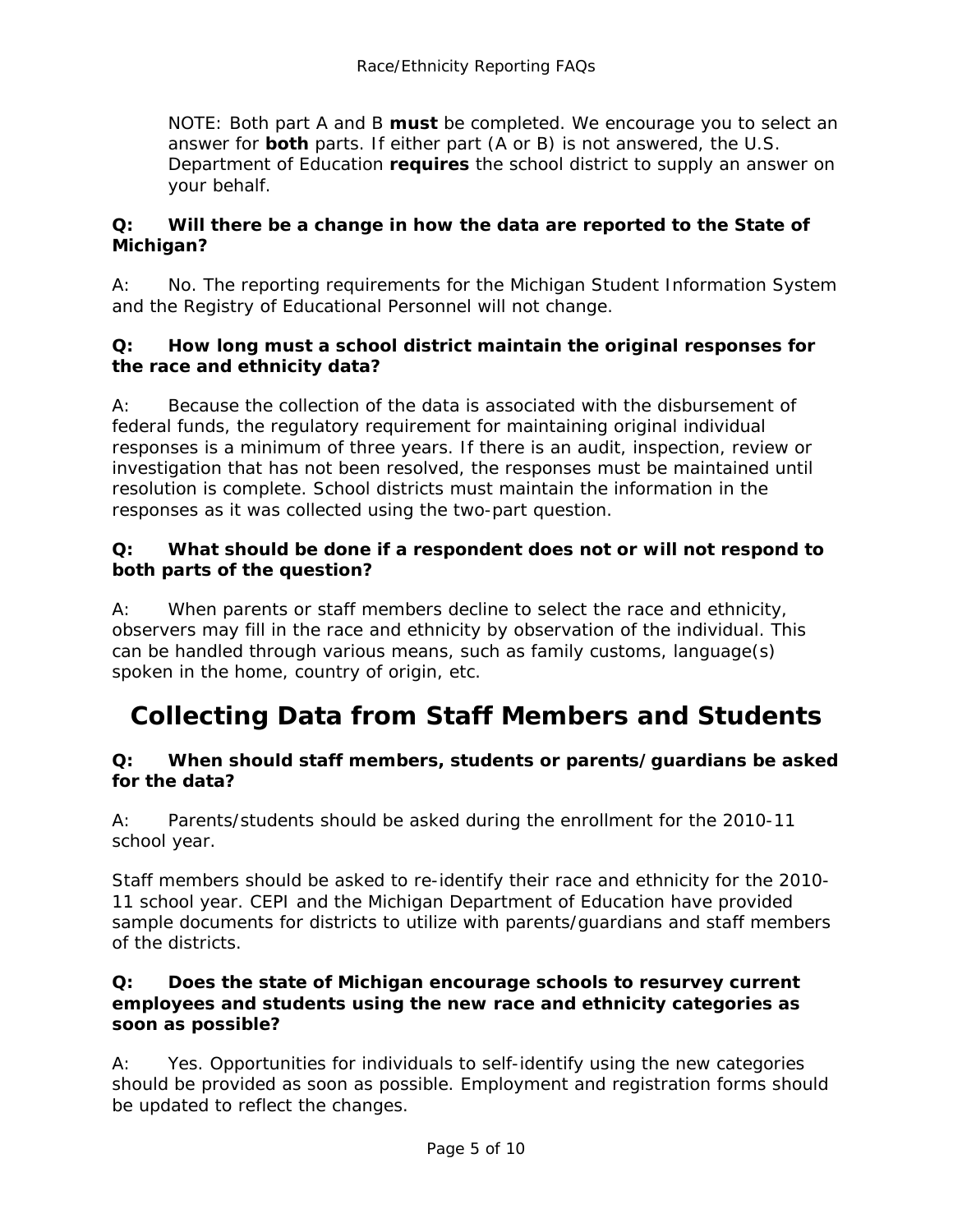#### **Q: Why should staff members, students or parents/guardians report multiple categories?**

A: The purpose of these changes is to provide a more accurate representation of each individual's ethnicity and race in order to provide more accurate data reports.

#### **Q: If a student is identified as Hispanic, does he or she also need to select a race?**

A: Yes. The major change is the recognition that members of Hispanic populations can be of different races. The federal government would like to afford Hispanic/Latino populations the opportunity to better describe themselves according to their culture and heritage.

#### **Q: Can a parent refuse to classify his or her child/children entirely?**

A: Yes. A parent may refuse to classify his or her child/children. However, the final guidance from the U.S. ED requires that if a parent refuses to classify a child, the district must make a determination about the child based upon observation. The parent, at the time of the refusal, must be notified that the district will be designating the race and ethnicity for the child.

#### **Q: What should be done if a respondent does not or will not respond to both parts of the question?**

A: When parents or staff members decline to select the race and ethnicity, observers may fill in the race and ethnicity by observation of the individual. This can be handled through various means, such as family customs, language(s) spoken in the home, country of origin, etc.

Another option may be to report data from a previous year. If the individual was reported with a race other than Hispanic, you can report the same race. If the individual was reported as Hispanic, then the district will also need to provide a race. If the race is unknown, observer identification will need to be utilized.

#### **Q: What should the district do if a parent identifies his or her child/children as Hispanic/Latino but refuses to answer the question about race?**

A: The district must select a race based upon observation. It is important that forms used to collect the race and ethnicity information explain the separation between ethnicity (Hispanic/Latino Yes/No) and race (American Indian or Alaska Native, Asian, Black or African-American, Native Hawaiian or Other Pacific Islander or White).

#### **Q: What should the school district do if the district believes that a student or staff member is of a different race or ethnicity than he/she claims to be?**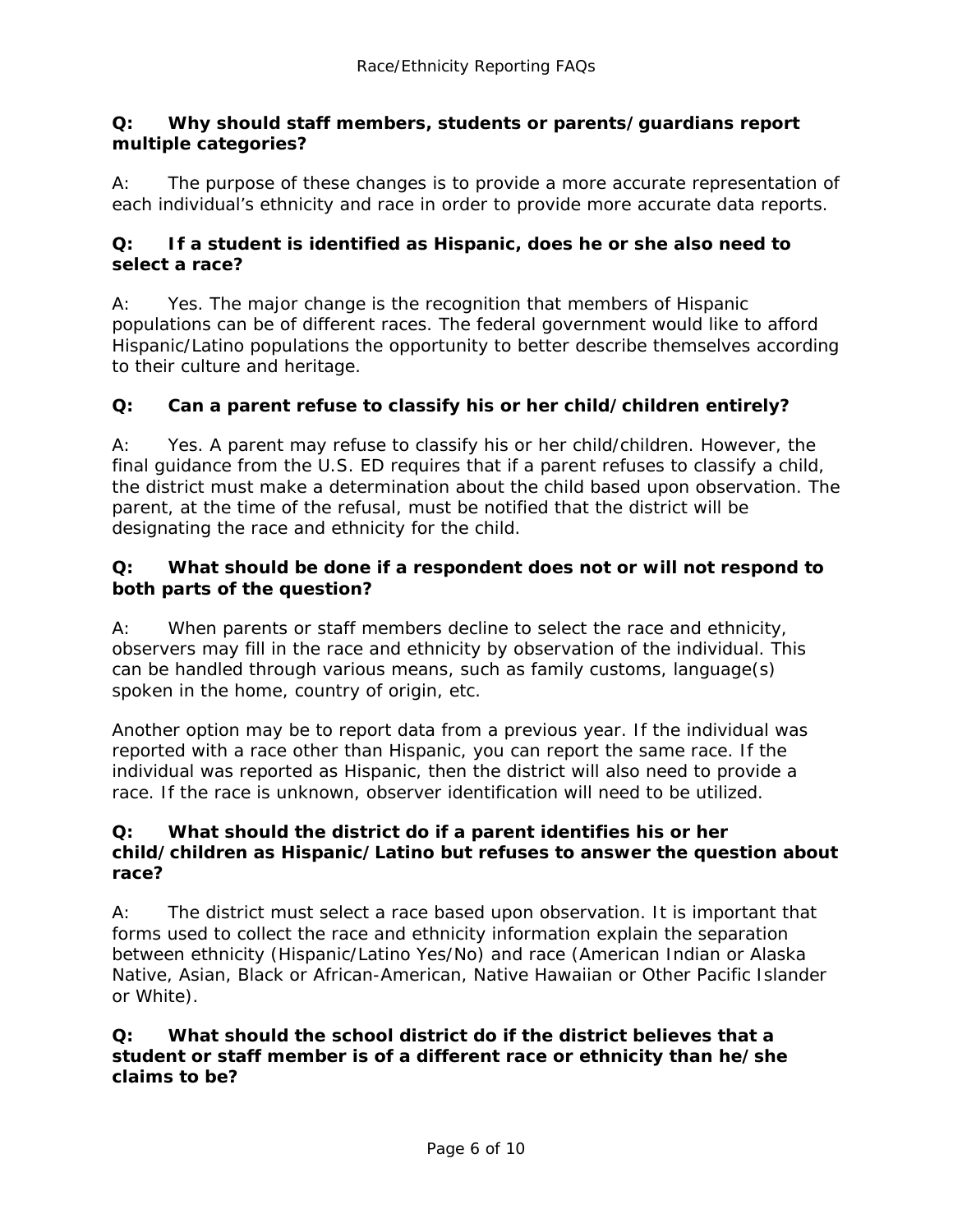A: The school district must accept an individual's self-identification of his or her race and ethnicity. Self-identification is a basic principle underlying these changes. The identification of a student's racial and ethnic categories is made primarily by parents or guardians. Staff and high school students may self-identify their individual race and ethnicity categories.

#### **Q: Will the school districts release the student's race and ethnicity to other parties?**

A: Individual student records are protected by the Federal Education Records and Privacy Act. The new race and ethnicity standards have no effect on FERPA's protection of student records. FERPA does not designate race and ethnicity as direction information, and race and ethnicity have the same protection as any other non-directory information in a student's education record. This information will not be reported to any federal agency in a manner that would identify a student. No one will check immigration status from the information provided, nor will a student be discriminated against in any way. However, the total number of students in each category of each school is reported to ensure that schools are receiving the educational programs and services they need.

# **Identifying by Observation**

#### <span id="page-6-0"></span>**Q: Is identifying by observation the only choice for individuals who refuse to provide the necessary information?**

A: If an individual has identified race/ethnicity in previous school years, the district may report the previously reported category. Those individuals who have reported Hispanic will require additional information. Observer identification is the only other option in this case.

#### **Q: Who should perform the observer identification?**

A: District policy will make this determination.

#### **Q: How will the district determine the guidelines for identifying by observation?**

A: Each district will need to determine guidelines for consistency within the district.

#### **Q: Can the district default to the majority race in the school?**

A: This is not recommended and does not meet the requirements made by the U.S. Department of Education.

#### **Q: Are there suggested steps for identifying race and ethnicity by observation?**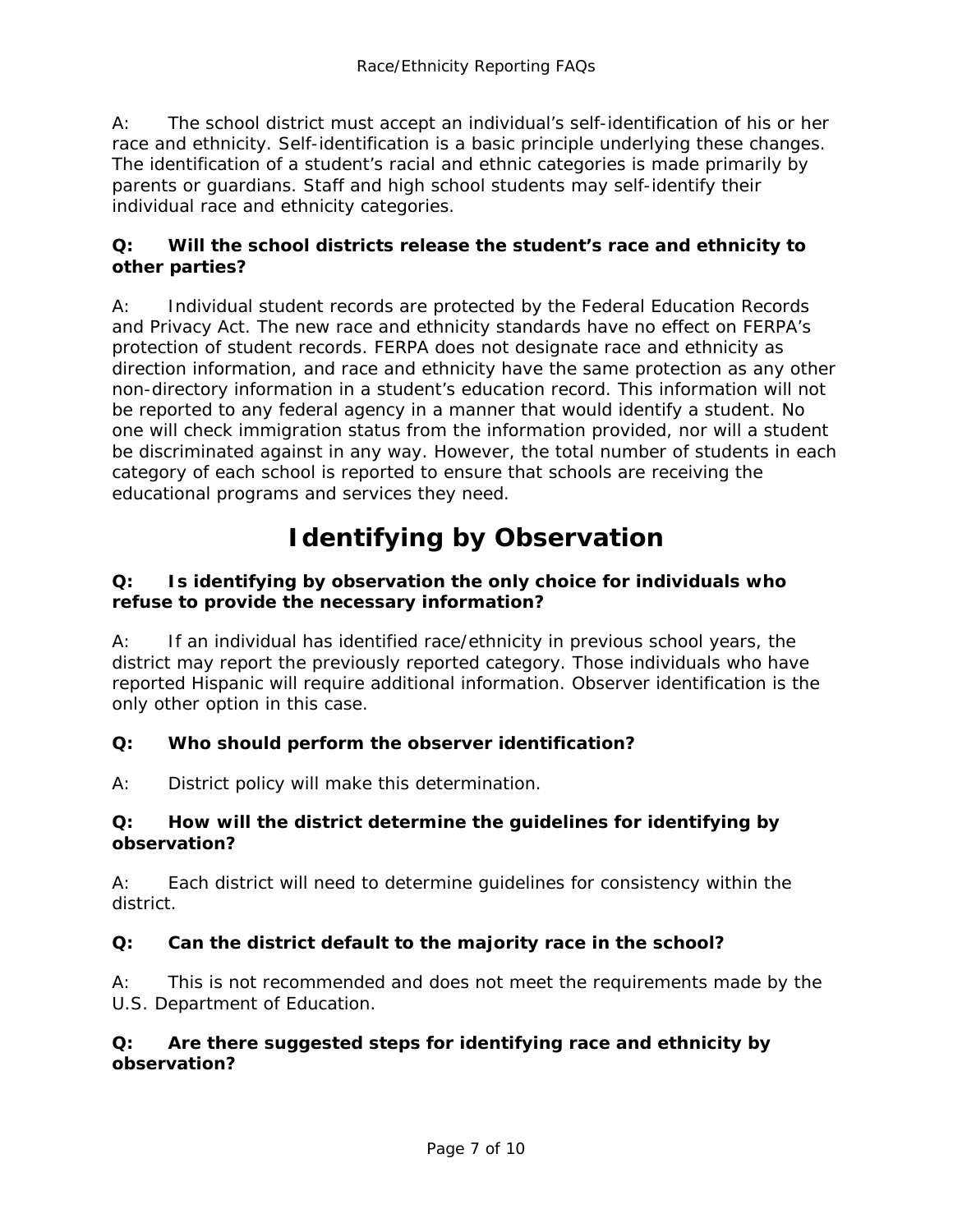A: Below are suggested steps to include in the observer identification procedures:

- 1. Rely first on existing information before you actually "observe" the race and/or ethnicity of the student. Check your information source to the best of your ability. For example:
	- a. Check the student's prior record to determine whether a racial category was selected in the past. This can narrow down the possibilities, but you may still need to determine whether the student is multiracial or has selected one of the "old" categories that has been separated (e.g., Asian and Pacific Islander, or Hispanic with no race identified).
	- b. Check whether a student's sibling in the school has re-identified a race and ethnicity during the reclassification. There is, however, the possibility of different race and ethnicity among siblings as a result of adoption and blended families.
- 2. If sufficient existing information is lacking, you may look for clues from other sources such as:
	- a. First-hand knowledge about the student or his/her family (check with a teacher or counselor).
	- b. The student's and parent's country of birth or origin.
	- c. The student's home language or parent's home language of preference.
	- d. Knowledge about the community to which the school belongs.

# **Federal Reporting Requirements Guidelines**

#### <span id="page-7-0"></span>**Q: What are the aggregate reporting requirements for elementary and secondary education institutions and agencies?**

A: For federal reporting requirements, aggregate data about all elementary and secondary students will be reported to the U.S. Department of Education using one of seven aggregate reporting categories discussed in the guidance. These reporting categories are:

- Hispanic/Latino of any race
- For individuals who are Non-Hispanic/Latino
	- o American Indian or Alaska Native
		- o Asian
		- o Black or African American
		- o Native Hawaiian or Other Pacific Islander
		- o White
		- o Two or more races

#### **Q: How will the data be used?**

A: The data will be used for the following: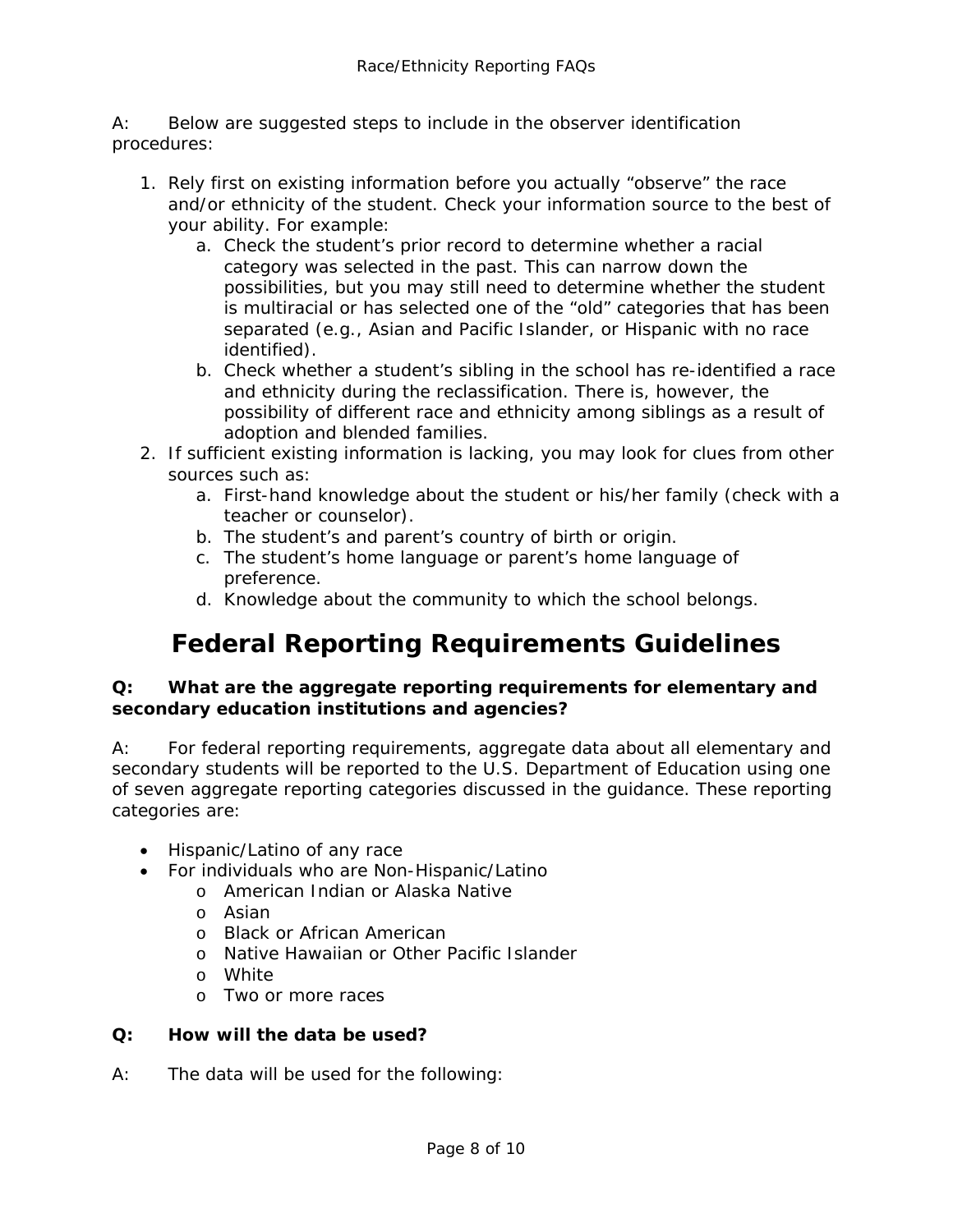- The Individuals with Disability Education Act required the collection of race and ethnicity data on students with disabilities.
- The data are required for the accountability reports collected through the EDFacts data collection system.
- The data will ensure that students receive the educational services to which they are entitled.

# <span id="page-8-0"></span>**Questions Districts may Receive from the Public**

#### **Q: Why do the state of Michigan or federal government need this information?**

A: The demographics of our society have changed significantly in the last few decades. These changes will allow our students and staff members to more accurately describe who they are. States are required by the federal government to use the new categories. All states and school districts are required to do the same. There are good reasons in addition to meeting the federal requirements. States routinely report aggregate information to the federal government for funding and evaluation purposes, as well as civil rights compliance. States also use race and ethnicity data to evaluate their placement and program needs, providing the best services for all students. The U.S. Census in 2000 used the new categories. This is a trend that education and human service agencies will follow.

#### **Q: Is the federal government checking each individual's immigration status?**

A: No. This information will be maintained in the staff member's employment records or the student's records. It will not be reported to any federal agency in a way that identifies the individual. No one will check immigration status from the information given to a school district.

#### **Q: Will the school district release a student's race and ethnicity to other parties?**

A: No. Individual student records are protected by the Federal Education Records and Privacy Act. The new race and ethnicity standards have no effect on FERPA's protection of student records. FERPA does not designate race and ethnicity as directory information. Race and ethnicity have the same protection as any other non-directory information in a student's education record.

#### **Q: Can a district make an employee or student answer the race and ethnicity questions?**

A: No. However, providing the information would be beneficial for both students and staff members. Districts are required to provide an answer on behalf of students and staff members if they choose not to provide the information. The federal government believes that in getting aggregate numbers from states and